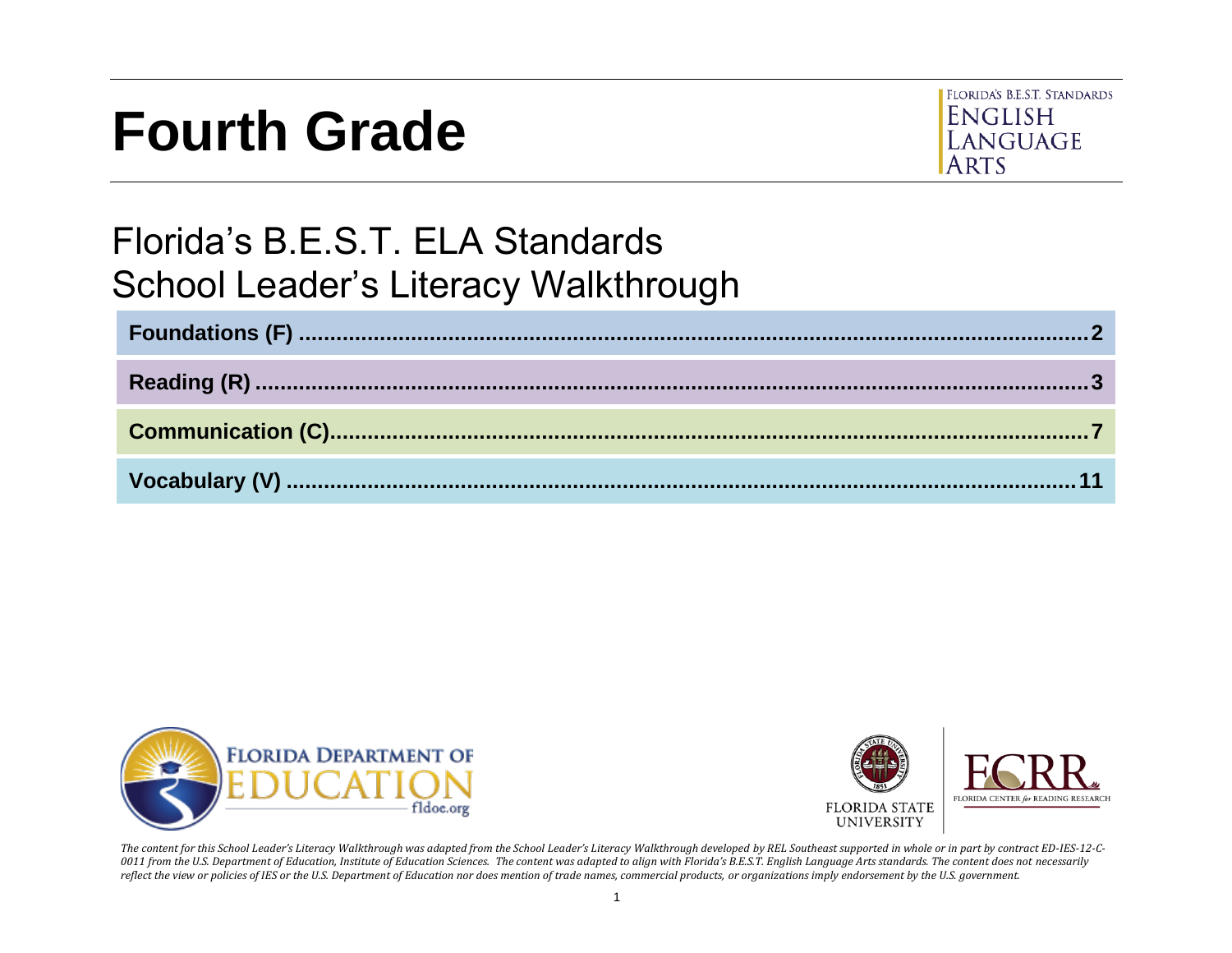#### **Fourth Grade Literacy Expectations**

**ELA.K12.EE.1.1 – Cite evidence to explain and justify reasoning,**

**ELA.K12.EE.2.1 – Read and comprehend grade-level complex texts proficiently.**

**ELA.K12.EE.3.1 – Make inferences to support comprehension.**

**ELA.K12.EE.4.1 – Use appropriate collaborative techniques and active listening skills when engaging in discussions in a variety of situations.**

**ELA.K12.EE.5.1 – Use the accepted rules governing a specific format to create quality work.**

**ELA.K12.EE.6.1 – Use appropriate voice and tone when speaking or writing.**

#### <span id="page-1-0"></span>**Fourth Grade Literacy Walkthrough Strand: Foundations (F)**

| undations (F)                      | Teacher: | Date/Time: |
|------------------------------------|----------|------------|
| <b>Foundational Reading Skills</b> |          |            |

#### **B.E.S.T. ELA Standard: Learning and Applying Foundation**

|        | <b>Benchmarks</b>                                                                                                                     | <b>Evidence</b>                 |                                                                                                                                                 |                                                                                                                                                                                                 |
|--------|---------------------------------------------------------------------------------------------------------------------------------------|---------------------------------|-------------------------------------------------------------------------------------------------------------------------------------------------|-------------------------------------------------------------------------------------------------------------------------------------------------------------------------------------------------|
|        | $\Box$ Phonics and Word Analysis - ELA.4.F.1.3 - Use<br>knowledge of grade-level phonics and word-analysis<br>skills to decode words. | Notes on Teacher Instruction    | <b>Instructional Delivery</b>                                                                                                                   | Notes on Student Learning                                                                                                                                                                       |
| $\Box$ | a. Decode words with common Greek and Latin roots and<br>affixes.                                                                     |                                 | Accomplished Use<br>□<br>Explicit<br>$\Box$<br>Systematic<br>Differentiated                                                                     |                                                                                                                                                                                                 |
| $\Box$ | b. Decode words with common derivational suffixes and<br>describe how they turn words into different parts of                         |                                 | ō<br>Scaffolded<br>□<br><b>Corrective Feedback</b>                                                                                              |                                                                                                                                                                                                 |
|        | speech (e.g., -ful, -less, est).                                                                                                      |                                 | Ineffective Use<br>□<br>Explicit<br>$\Box$<br>Systematic                                                                                        |                                                                                                                                                                                                 |
| □      | c. Decode multi-syllabic words.                                                                                                       | <b>Instructional Materials:</b> | Differentiated<br>$\Box$<br>Scaffolded<br>$\Box$<br><b>Corrective Feedback</b>                                                                  | Student Cognitive Engagement in Learning:<br>Most or all students are engaged in learning<br>0<br>□<br>Some students are engaged in learning<br>□<br>Few or no students are engaged in learning |
|        | $\Box$ Fluency - ELA.4.F.1.4 - Read grade level texts with<br>accuracy, automaticity, and appropriate prosody or<br>expression.       | Notes on Teacher Instruction    | <b>Instructional Delivery</b>                                                                                                                   | Notes on Student Learning                                                                                                                                                                       |
|        |                                                                                                                                       |                                 | Accomplished Use<br>Β<br>Explicit<br>Systematic<br>$\Box$<br>Differentiated<br>Scaffolded<br>□<br><b>Corrective Feedback</b><br>Ineffective Use |                                                                                                                                                                                                 |
|        |                                                                                                                                       | <b>Instructional Materials:</b> | □<br>Explicit<br>$\Box$<br>Systematic<br>$\Box$<br>Differentiated<br>□<br>Scaffolded<br>$\Box$<br><b>Corrective Feedback</b>                    | Student Cognitive Engagement in Learning:<br>Most or all students are engaged in learning<br>0<br>□<br>Some students are engaged in learning<br>□<br>Few or no students are engaged in learning |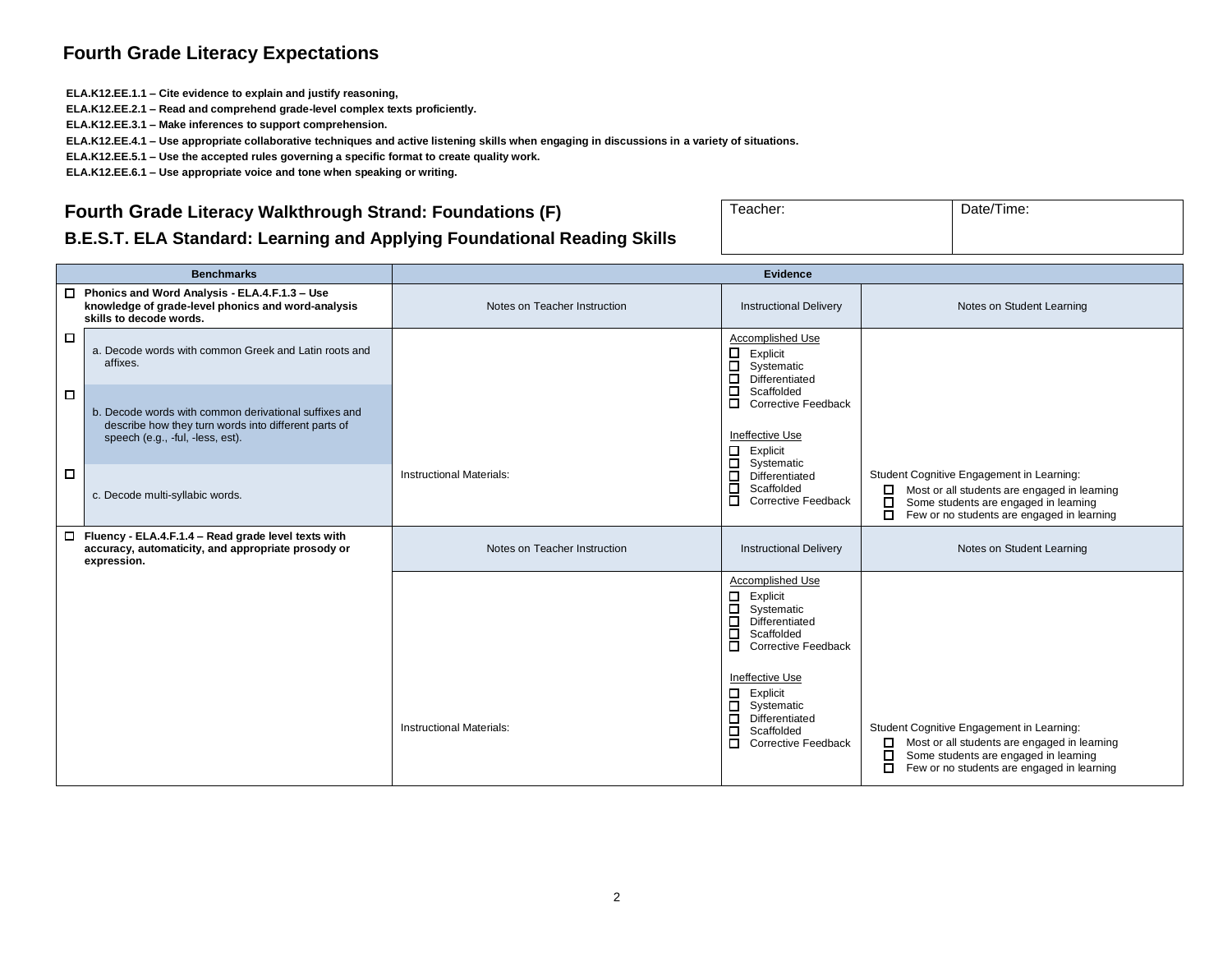# <span id="page-2-0"></span>**B.E.S.T. ELA Standard: Reading Prose and Poetry**

| Teacher: | Date/Time: |
|----------|------------|
|          |            |

| <b>Benchmarks</b>                                                                                                                                                                                       |                                 | <b>Evidence</b>                                                                                                                                                                                                       |                                                                                                                                                                                                          |
|---------------------------------------------------------------------------------------------------------------------------------------------------------------------------------------------------------|---------------------------------|-----------------------------------------------------------------------------------------------------------------------------------------------------------------------------------------------------------------------|----------------------------------------------------------------------------------------------------------------------------------------------------------------------------------------------------------|
| Literary Elements - ELA.4.R.1.1 - Explain how setting,<br>0<br>events, conflict, and character development contribute to<br>the plot in a literary text                                                 | Notes on Teacher Instruction    | <b>Instructional Delivery</b>                                                                                                                                                                                         | Notes on Student Learning                                                                                                                                                                                |
|                                                                                                                                                                                                         |                                 | Accomplished Use<br>$\Box$ Explicit<br>$\Box$ Systematic<br>$\Box$<br>Differentiated<br>$\Box$ Scaffolded<br>Corrective Feedback                                                                                      |                                                                                                                                                                                                          |
|                                                                                                                                                                                                         | <b>Instructional Materials:</b> | Ineffective Use<br>$\Box$ Explicit<br>$\Box$ Systematic<br>О.<br>Differentiated<br>$\Box$<br>Scaffolded<br>Corrective Feedback                                                                                        | Student Cognitive Engagement in Learning:<br>Most or all students are engaged in learning<br>□<br>Some students are engaged in learning<br>$\Box$ Few or no students are engaged in learning             |
| Theme - ELA.4.R.1.2 - Explain a stated or implied theme<br>0<br>and how it develops, using details, in a literary text.                                                                                 | Notes on Teacher Instruction    | <b>Instructional Delivery</b>                                                                                                                                                                                         | Notes on Student Learning                                                                                                                                                                                |
|                                                                                                                                                                                                         | Instructional Materials:        | Accomplished Use<br>$\Box$ Explicit<br>Systematic<br>$\Box$ Differentiated<br>$\Box$<br>Scaffolded<br>□ Corrective Feedback<br>Ineffective Use<br>$\Box$ Explicit<br>$\Box$<br>Systematic<br>$\Box$<br>Differentiated | Student Cognitive Engagement in Learning:                                                                                                                                                                |
|                                                                                                                                                                                                         |                                 | □<br>Scaffolded<br>$\Box$<br><b>Corrective Feedback</b>                                                                                                                                                               | $\Box$ Most or all students are engaged in learning<br>$\Box$<br>Some students are engaged in learning<br>$\Box$<br>Few or no students are engaged in learning                                           |
| Perspective and Point of View - ELA.4.R.1.3 - Identify the<br>narrator's point of view and explain the difference<br>between a narrator's point of view and character<br>perspective in a literary text | Notes on Teacher Instruction    | <b>Instructional Delivery</b>                                                                                                                                                                                         | Notes on Student Learning                                                                                                                                                                                |
|                                                                                                                                                                                                         |                                 | Accomplished Use<br>$\Box$<br>Explicit<br>$\Box$ Systematic<br>$\Box$<br>Differentiated<br>$\Box$<br>Scaffolded<br>□ Corrective Feedback                                                                              |                                                                                                                                                                                                          |
|                                                                                                                                                                                                         | <b>Instructional Materials:</b> | Ineffective Use<br>$\Box$ Explicit<br>Systematic<br>Differentiated<br>$\Box$<br>$\Box$<br>Scaffolded<br>$\Box$<br><b>Corrective Feedback</b>                                                                          | Student Cognitive Engagement in Learning:<br>$\Box$ Most or all students are engaged in learning<br>$\Box$<br>Some students are engaged in learning<br>$\Box$ Few or no students are engaged in learning |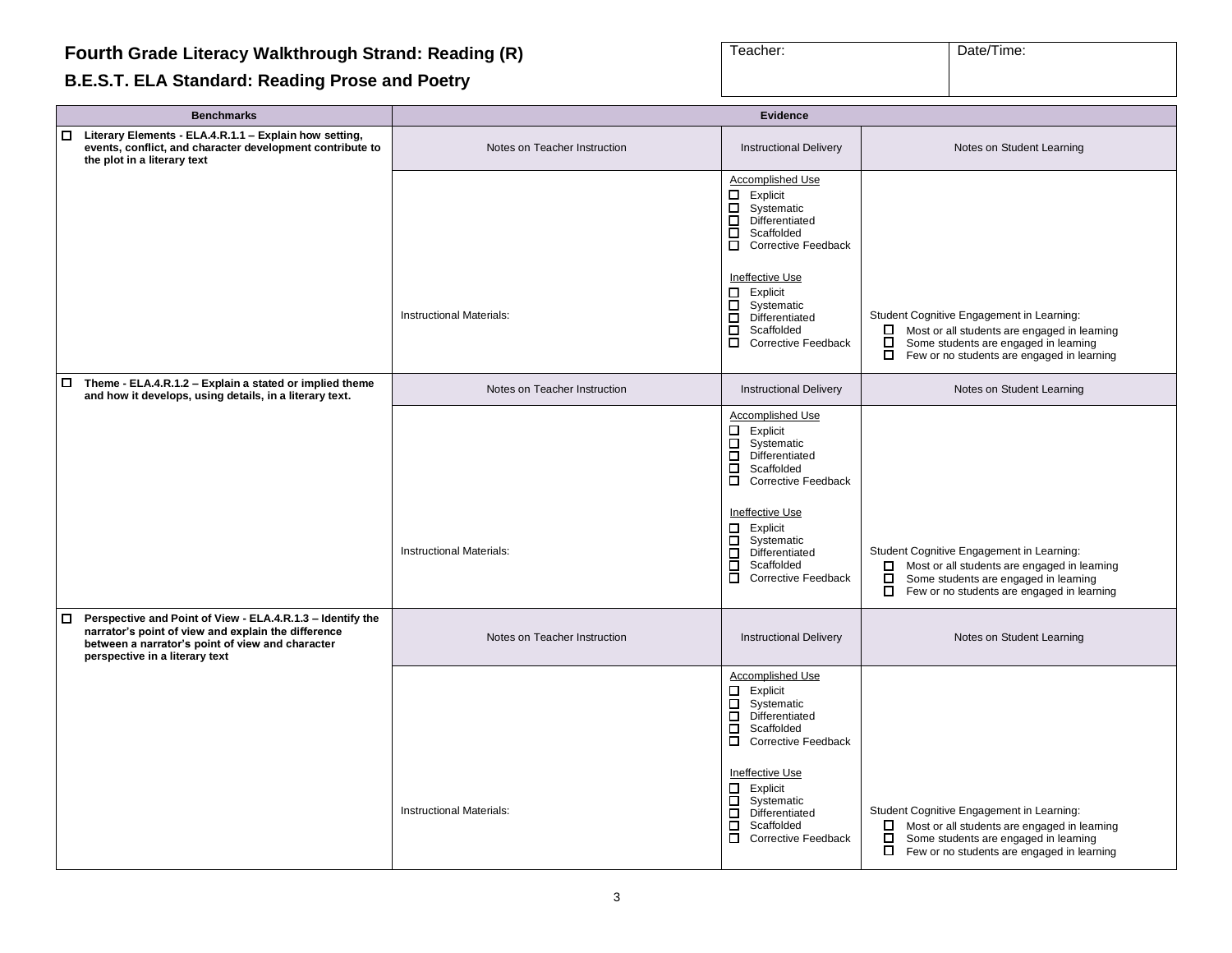| B.E.S.T. ELA Standard: Reading Prose and Poetry |  |  |
|-------------------------------------------------|--|--|
|-------------------------------------------------|--|--|

| <b>Benchmarks</b>                                                                          |                                 | Evidence                                                                                                                             |                                                                                                                                                                                                 |
|--------------------------------------------------------------------------------------------|---------------------------------|--------------------------------------------------------------------------------------------------------------------------------------|-------------------------------------------------------------------------------------------------------------------------------------------------------------------------------------------------|
| $\Box$ Poetry - ELA.4.R.1.4 – Explain how rhyme and structure<br>create meaning in a poem. | Notes on Teacher Instruction    | <b>Instructional Delivery</b>                                                                                                        | Notes on Student Learning                                                                                                                                                                       |
|                                                                                            |                                 | Accomplished Use<br>$\Box$ Explicit<br>о<br>Systematic<br>□<br>Differentiated<br>О<br>Scaffolded<br>П.<br><b>Corrective Feedback</b> |                                                                                                                                                                                                 |
|                                                                                            | <b>Instructional Materials:</b> | Ineffective Use<br>□<br>Explicit<br>□<br>Systematic<br>□<br>Differentiated<br>□<br>Scaffolded<br>0<br><b>Corrective Feedback</b>     | Student Cognitive Engagement in Learning:<br>□<br>Most or all students are engaged in learning<br>О<br>Some students are engaged in learning<br>□<br>Few or no students are engaged in learning |

Teacher: Date/Time:

# **B.E.S.T. ELA Standard: Reading Informational Text**

|        | <b>Benchmarks</b>                                                                                                                                                             |                              | <b>Evidence</b>                                                                                                                             |                                                                                                                                                                                                 |
|--------|-------------------------------------------------------------------------------------------------------------------------------------------------------------------------------|------------------------------|---------------------------------------------------------------------------------------------------------------------------------------------|-------------------------------------------------------------------------------------------------------------------------------------------------------------------------------------------------|
| □      | Structure - ELA.4.R.2.1 - Explain how text features<br>contribute to the meaning and identify the text structures<br>of problem/solution, sequence, and description in texts. | Notes on Teacher Instruction | <b>Instructional Delivery</b>                                                                                                               | Notes on Student Learning                                                                                                                                                                       |
|        |                                                                                                                                                                               |                              | Accomplished Use<br>$\Box$<br>Explicit<br>□<br>Systematic<br>Differentiated<br>□<br>Scaffolded<br>□<br>□<br>Corrective Feedback             |                                                                                                                                                                                                 |
|        |                                                                                                                                                                               | Instructional Materials:     | Ineffective Use<br>□<br>Explicit<br>□<br>Systematic<br>□<br>Differentiated<br>□<br>Scaffolded<br><b>Corrective Feedback</b><br>П.           | Student Cognitive Engagement in Learning:<br>Most or all students are engaged in learning<br>□<br>□<br>Some students are engaged in learning<br>П<br>Few or no students are engaged in learning |
| $\Box$ | Central Idea - ELA.4.R.2.2 - Explain how relevant details<br>support the central idea, implied or explicit.                                                                   | Notes on Teacher Instruction | <b>Instructional Delivery</b>                                                                                                               | Notes on Student Learning                                                                                                                                                                       |
|        |                                                                                                                                                                               |                              | Accomplished Use<br>$\Box$<br>Explicit<br>$\Box$<br>Systematic<br>□<br>Differentiated<br>口<br>Scaffolded<br>□<br><b>Corrective Feedback</b> |                                                                                                                                                                                                 |
|        |                                                                                                                                                                               | Instructional Materials:     | <b>Ineffective Use</b><br>$\Box$<br>Explicit<br>Systematic<br>□<br>Differentiated<br>□<br>Scaffolded<br>п<br><b>Corrective Feedback</b>     | Student Cognitive Engagement in Learning:<br>□<br>Most or all students are engaged in learning<br>□<br>Some students are engaged in learning<br>Few or no students are engaged in learning<br>□ |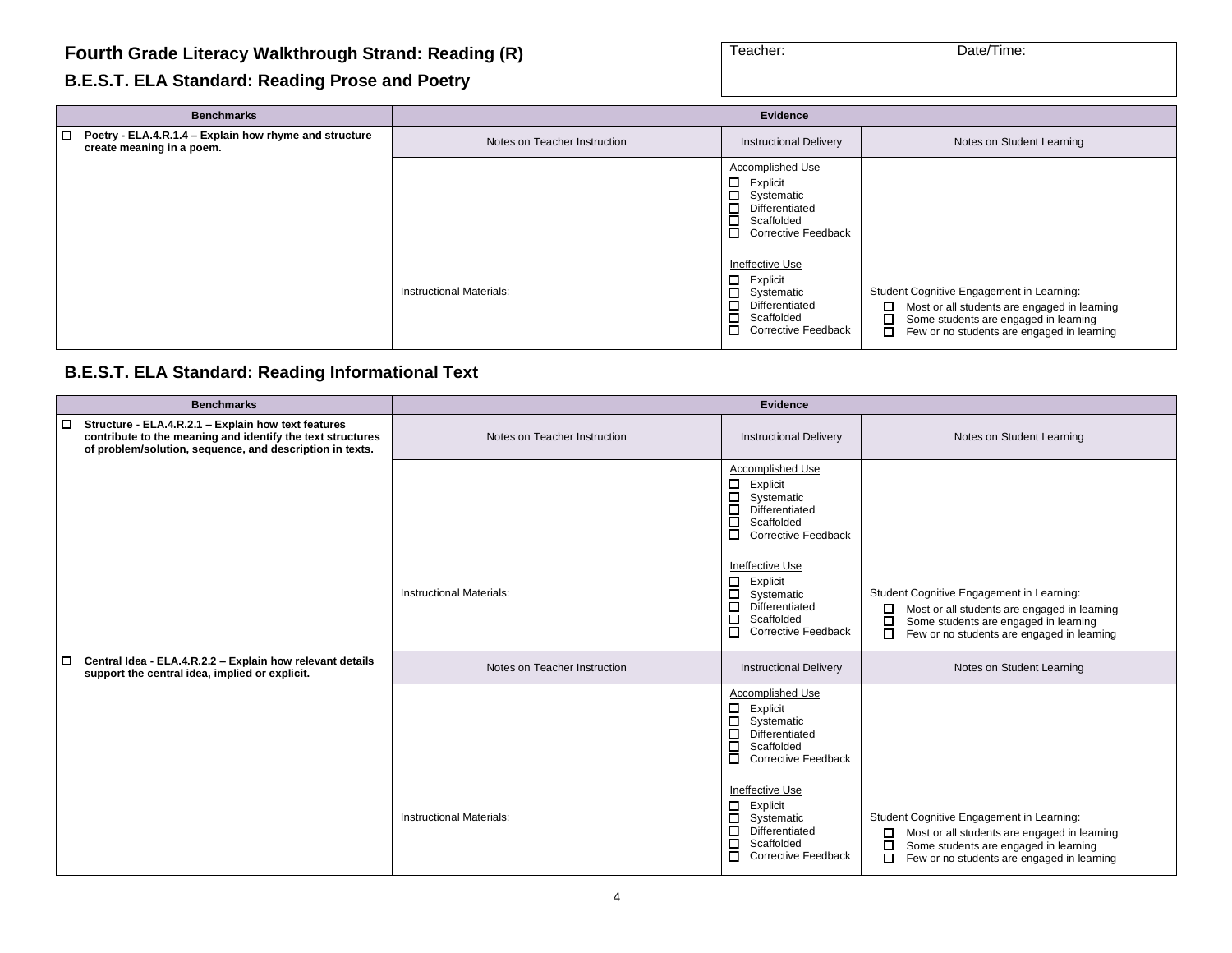# **B.E.S.T. ELA Standard: Reading Informational Text**

| Teacher: | Date/Time: |
|----------|------------|
|          |            |

|        | <b>Benchmarks</b>                                                                                                               | <b>Evidence</b>                 |                                                                                                                                                                                                                                                                                                  |                                                                                                                                                                                                           |
|--------|---------------------------------------------------------------------------------------------------------------------------------|---------------------------------|--------------------------------------------------------------------------------------------------------------------------------------------------------------------------------------------------------------------------------------------------------------------------------------------------|-----------------------------------------------------------------------------------------------------------------------------------------------------------------------------------------------------------|
| $\Box$ | Author's Purpose and Perspective - ELA.4.R.2.3 -<br>Explain an author's perspective toward a topic in an<br>informational text. | Notes on Teacher Instruction    | <b>Instructional Delivery</b>                                                                                                                                                                                                                                                                    | Notes on Student Learning                                                                                                                                                                                 |
|        |                                                                                                                                 | <b>Instructional Materials:</b> | <b>Accomplished Use</b><br>$\Box$ Explicit<br>$\Box$<br>Systematic<br>$\Box$ Differentiated<br>$\Box$<br>Scaffolded<br>Corrective Feedback<br>Ineffective Use<br>$\Box$ Explicit<br>Systematic<br>$\Box$ Differentiated<br>$\Box$<br>Scaffolded<br><b>Corrective Feedback</b><br>$\Box$          | Student Cognitive Engagement in Learning:<br>Most or all students are engaged in learning<br>Some students are engaged in learning<br>Few or no students are engaged in learning                          |
| $\Box$ | Argument - ELA.4.R.2.4 - Explain an author's claim and<br>the reasons and evidence used to support the claim.                   | Notes on Teacher Instruction    | <b>Instructional Delivery</b>                                                                                                                                                                                                                                                                    | Notes on Student Learning                                                                                                                                                                                 |
|        |                                                                                                                                 | <b>Instructional Materials:</b> | <b>Accomplished Use</b><br>$\Box$<br>Explicit<br>$\Box$<br>Systematic<br>$\Box$<br>Differentiated<br>о<br>Scaffolded<br>Corrective Feedback<br>Ineffective Use<br>$\Box$<br>Explicit<br>$\Box$<br>Systematic<br>$\Box$ Differentiated<br>ō<br>Scaffolded<br>$\Box$<br><b>Corrective Feedback</b> | Student Cognitive Engagement in Learning:<br>Most or all students are engaged in learning<br>□<br>$\Box$<br>Some students are engaged in learning<br>$\Box$<br>Few or no students are engaged in learning |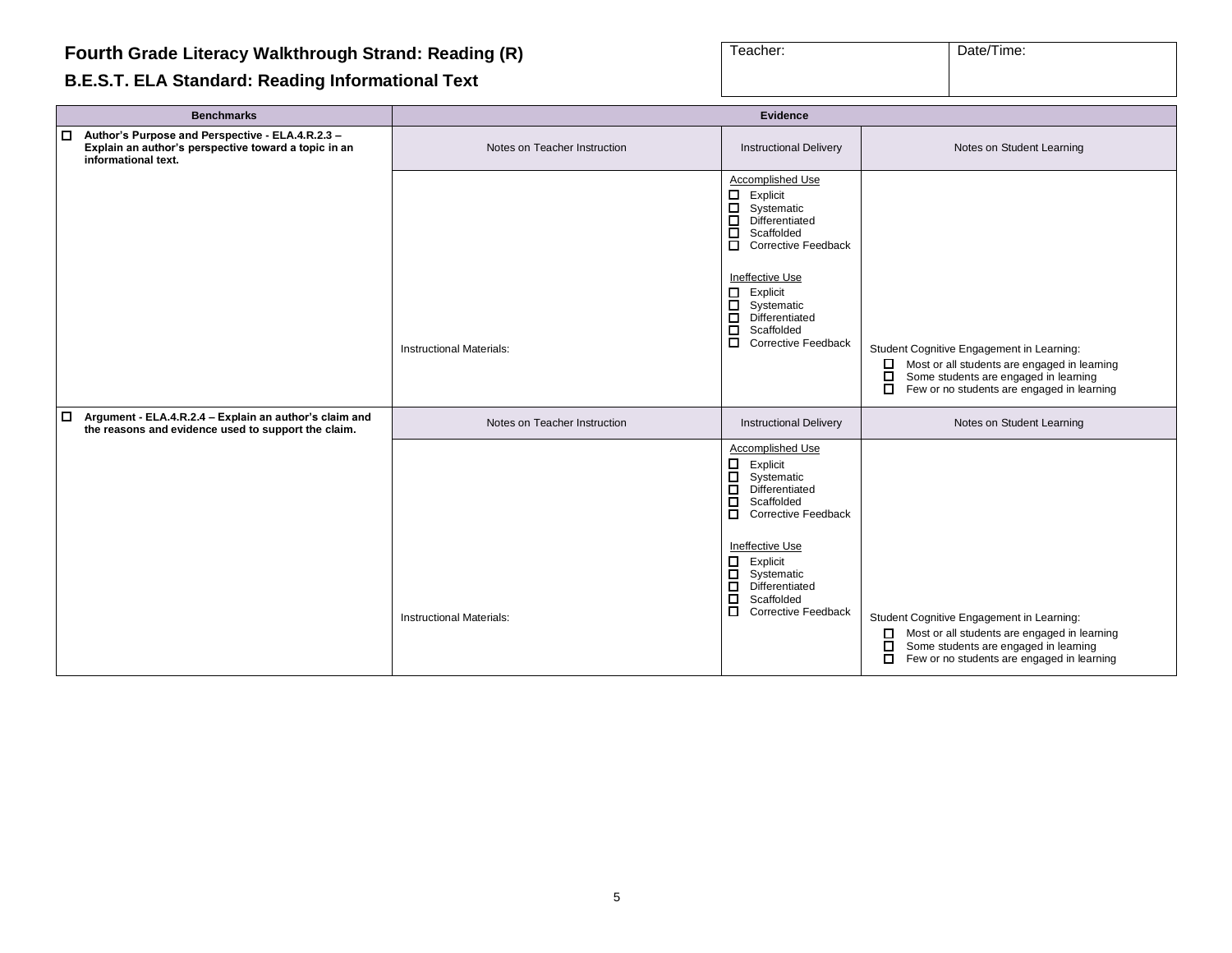# **B.E.S.T. ELA Standard: Reading Across Genres**

| Teacher: | Date/Time: |
|----------|------------|
|          |            |

|        | <b>Benchmarks</b>                                                                                                                 | <b>Evidence</b>                 |                                                                                                                                                                                                            |                                                                                                                                                                                                        |
|--------|-----------------------------------------------------------------------------------------------------------------------------------|---------------------------------|------------------------------------------------------------------------------------------------------------------------------------------------------------------------------------------------------------|--------------------------------------------------------------------------------------------------------------------------------------------------------------------------------------------------------|
| $\Box$ | Interpreting Figurative Language - ELA.4.R.3.1 - Explain<br>how figurative language contributes to meaning in text(s).            | Notes on Teacher Instruction    | <b>Instructional Delivery</b>                                                                                                                                                                              | Notes on Student Learning                                                                                                                                                                              |
|        |                                                                                                                                   |                                 | Accomplished Use<br>$\Box$ Explicit<br>Systematic<br>□<br>$\Box$<br>Differentiated<br>$\Box$<br>Scaffolded<br>Corrective Feedback                                                                          |                                                                                                                                                                                                        |
|        |                                                                                                                                   | Instructional Materials:        | Ineffective Use<br>$\Box$<br>Explicit<br>ō<br>Systematic<br>$\Box$<br>Differentiated<br>$\Box$<br>Scaffolded<br>□<br><b>Corrective Feedback</b>                                                            | Student Cognitive Engagement in Learning:<br>Most or all students are engaged in learning<br>$\Box$<br>Some students are engaged in learning<br>О.<br>П.<br>Few or no students are engaged in learning |
| $\Box$ | Paraphrasing and Summarizing - ELA.4.R.3.2 - Summarize<br>a text to enhance comprehension:                                        | Notes on Teacher Instruction    | <b>Instructional Delivery</b>                                                                                                                                                                              | Notes on Student Learning                                                                                                                                                                              |
| □      | a. Include plot and theme for a literacy text.                                                                                    | <b>Instructional Materials:</b> | Accomplished Use<br>$\Box$ Explicit<br>$\Box$<br>Systematic<br>$\Box$<br>Differentiated<br>□<br>Scaffolded<br>Corrective Feedback<br>Ineffective Use<br>Explicit<br>□<br>Systematic<br>□<br>Differentiated | Student Cognitive Engagement in Learning:                                                                                                                                                              |
| □      | b. Include the central idea and relevant details for an<br>informational text.                                                    |                                 | $\Box$<br>Scaffolded<br>П<br><b>Corrective Feedback</b>                                                                                                                                                    | Most or all students are engaged in learning<br>О.<br>$\Box$<br>Some students are engaged in learning<br>$\Box$<br>Few or no students are engaged in learning                                          |
| $\Box$ | Comparative Reading - ELA.4.R.3.3 - Compare and<br>contrast accounts of the same event using primary and/or<br>secondary sources. | Notes on Teacher Instruction    | <b>Instructional Delivery</b>                                                                                                                                                                              | Notes on Student Learning                                                                                                                                                                              |
|        |                                                                                                                                   |                                 | <b>Accomplished Use</b><br>$\Box$ Explicit<br>□<br>Systematic<br>$\Box$<br>Differentiated<br>$\Box$<br>Scaffolded<br>$\Box$<br><b>Corrective Feedback</b>                                                  |                                                                                                                                                                                                        |
|        |                                                                                                                                   | <b>Instructional Materials:</b> | Ineffective Use<br>□<br>Explicit<br>$\Box$<br>Systematic<br>$\Box$<br>Differentiated<br>о<br>Scaffolded<br>О.<br><b>Corrective Feedback</b>                                                                | Student Cognitive Engagement in Learning:<br>Most or all students are engaged in learning<br>0.<br>0<br>Some students are engaged in learning<br>Few or no students are engaged in learning            |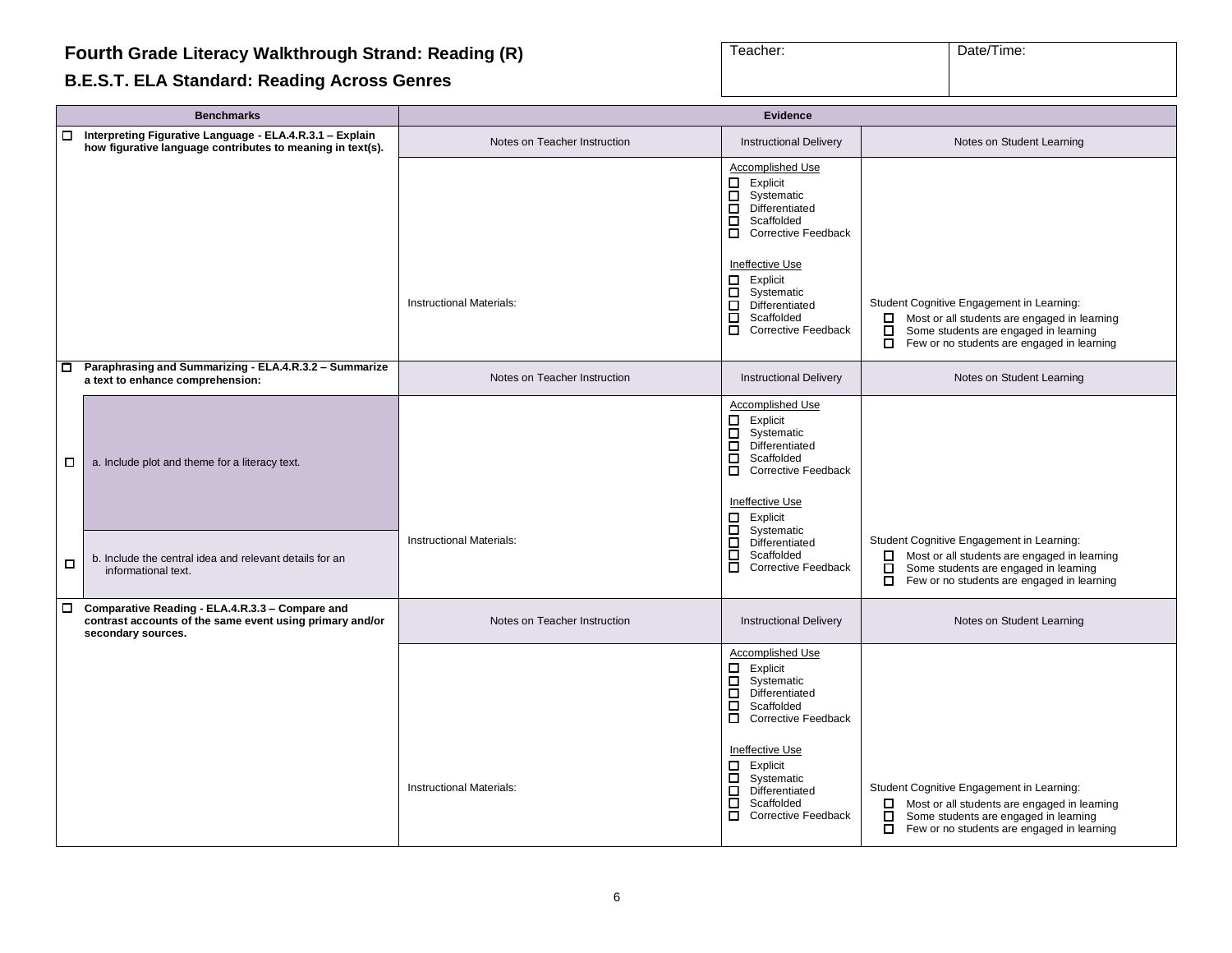<span id="page-6-0"></span>**B.E.S.T. ELA Standard: Communicating through Writing**

| Teacher: | Date/Time: |
|----------|------------|
|          |            |

| <b>Benchmarks</b>                                                                                                                                                                                                                       | <b>Evidence</b>                 |                                                                                                                                                                |                                                                                                                                                                                                            |
|-----------------------------------------------------------------------------------------------------------------------------------------------------------------------------------------------------------------------------------------|---------------------------------|----------------------------------------------------------------------------------------------------------------------------------------------------------------|------------------------------------------------------------------------------------------------------------------------------------------------------------------------------------------------------------|
| $\Box$<br>Handwriting - ELA.4.C.1.1 - Demonstrate legible cursive<br>writing skills.                                                                                                                                                    | Notes on Teacher Instruction    | <b>Instructional Delivery</b>                                                                                                                                  | Notes on Student Learning                                                                                                                                                                                  |
|                                                                                                                                                                                                                                         |                                 | Accomplished Use<br>Explicit<br>8<br>9<br>Systematic<br>Differentiated<br>8<br>Scaffolded<br>Corrective Feedback                                               |                                                                                                                                                                                                            |
|                                                                                                                                                                                                                                         | <b>Instructional Materials:</b> | Ineffective Use<br>Explicit<br>□<br>ō<br>Systematic<br>$\Box$<br>Differentiated<br>□<br>Scaffolded<br>$\Box$<br><b>Corrective Feedback</b>                     | Student Cognitive Engagement in Learning:<br>Most or all students are engaged in learning<br>$\Box$<br>$\Box$<br>Some students are engaged in learning<br>Few or no students are engaged in learning<br>П. |
| Narrative Writing - ELA.4.C.1.2 - Write personal or fictional<br>$\Box$<br>narratives using a logical sequence of events and<br>demonstrating an effective use of techniques such as<br>descriptions and transitional words and phrases | <b>Teacher Instruction</b>      | <b>Instructional Delivery</b>                                                                                                                                  | <b>Student Learning</b>                                                                                                                                                                                    |
|                                                                                                                                                                                                                                         |                                 | Accomplished Use<br>$\overline{\mathsf{B}}$<br>Explicit<br>Systematic<br>Ē<br>Differentiated<br>Scaffolded<br>$\Box$<br><b>Corrective Feedback</b>             |                                                                                                                                                                                                            |
|                                                                                                                                                                                                                                         | Instructional Materials:        | Ineffective Use<br>Explicit<br>$\begin{array}{c} \Xi \\ \Xi \end{array}$<br>Systematic<br>Differentiated<br>ō<br>Scaffolded<br>ō<br><b>Corrective Feedback</b> | Student Cognitive Engagement in Learning:<br>Most or all students are engaged in learning<br>$\Box$<br>Some students are engaged in learning<br>$\Box$ Few or no students are engaged in learning          |
| Argumentative Writing - ELA.4.C.1.3 - Write to make a<br>□<br>claim supporting a perspective with logical reasons, using<br>evidence from multiple sources, elaboration, and an<br>organizational structure with transitions.           | Notes on Teacher Instruction    | <b>Instructional Delivery</b>                                                                                                                                  | Notes on Student Learning                                                                                                                                                                                  |
|                                                                                                                                                                                                                                         |                                 | Accomplished Use<br>Explicit<br>О<br>Systematic<br>$\Box$<br>Differentiated<br>$\Box$<br>Scaffolded<br>$\Box$<br><b>Corrective Feedback</b>                    |                                                                                                                                                                                                            |
|                                                                                                                                                                                                                                         | <b>Instructional Materials:</b> | Ineffective Use<br>□<br>Explicit<br>$\Box$<br>Systematic<br>$\Box$<br>Differentiated<br>$\Box$<br>Scaffolded<br>□<br><b>Corrective Feedback</b>                | Student Cognitive Engagement in Learning:<br>Most or all students are engaged in learning<br>0<br>О<br>Some students are engaged in learning<br>□<br>Few or no students are engaged in learning            |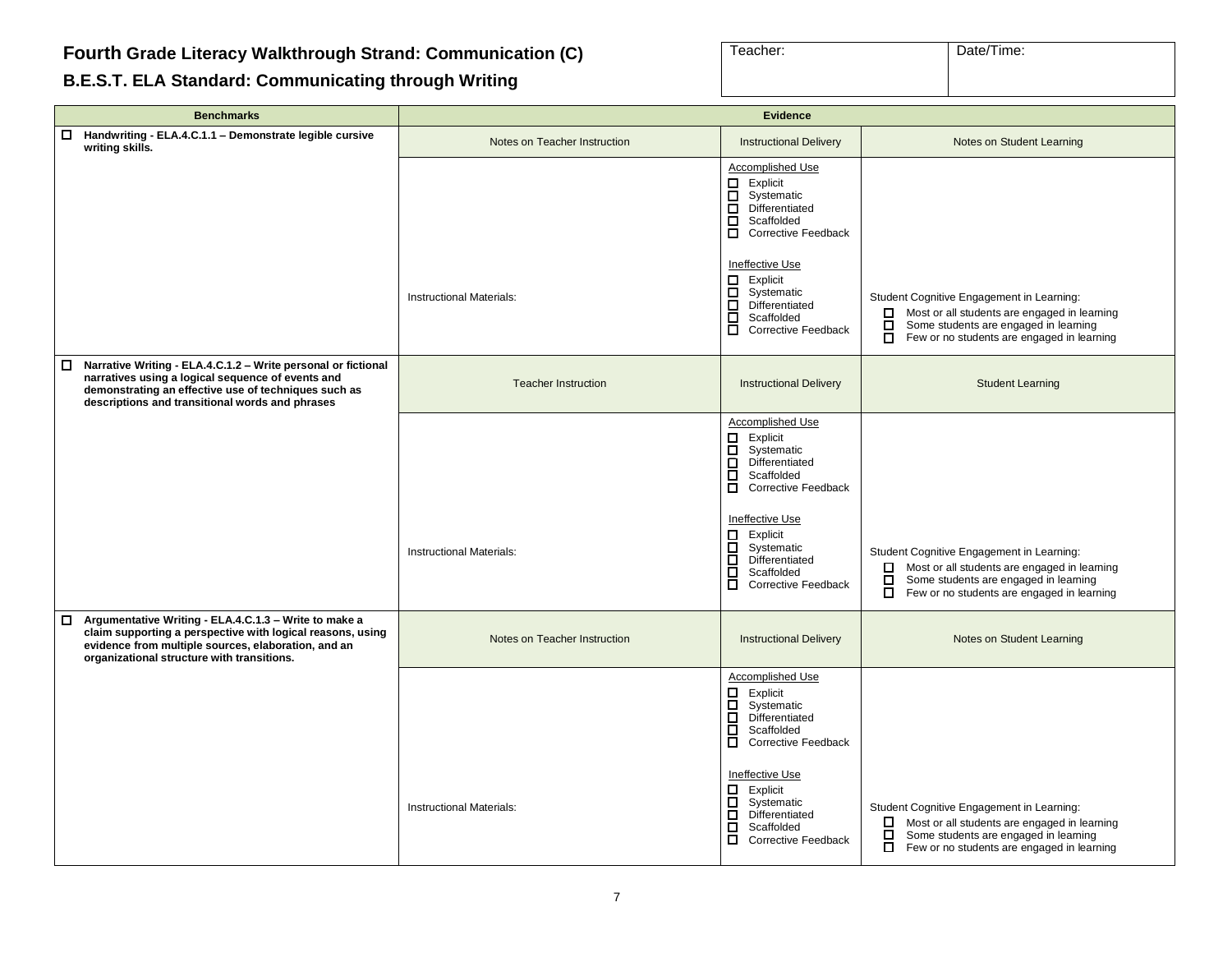#### **B.E.S.T. ELA Standard: Communicating through Writing**

| Teacher: | Date/Time: |  |
|----------|------------|--|
|          |            |  |
|          |            |  |

| <b>Benchmarks</b>                                                                                                                                                       | <b>Evidence</b>                 |                                                                                                                                                                                                                                                                                                                   |                                                                                                                                                                                                           |
|-------------------------------------------------------------------------------------------------------------------------------------------------------------------------|---------------------------------|-------------------------------------------------------------------------------------------------------------------------------------------------------------------------------------------------------------------------------------------------------------------------------------------------------------------|-----------------------------------------------------------------------------------------------------------------------------------------------------------------------------------------------------------|
| □ Expository Writing - ELA.4.C.1.4 - Write expository texts<br>about a topic, using multiple sources, elaboration, and an<br>organizational structure with transitions. | Notes on Teacher Instruction    | <b>Instructional Delivery</b>                                                                                                                                                                                                                                                                                     | Notes on Student Learning                                                                                                                                                                                 |
|                                                                                                                                                                         | <b>Instructional Materials:</b> | Accomplished Use<br>$\Box$<br>Explicit<br>О<br>Systematic<br>$\Box$<br>Differentiated<br>$\Box$<br>Scaffolded<br><b>Corrective Feedback</b><br>$\Box$<br><b>Ineffective Use</b><br>$\Box$ Explicit<br>ō<br>Systematic<br>$\Box$<br>Differentiated<br>$\Box$<br>Scaffolded<br>$\Box$<br><b>Corrective Feedback</b> | Student Cognitive Engagement in Learning:<br>Most or all students are engaged in learning<br>□<br>Some students are engaged in learning<br>Few or no students are engaged in learning<br>□                |
| $\Box$<br>Improving Writing - ELA.4.C.1.5 - Improve writing by<br>planning, revising, and editing, with guidance and support<br>from adults and feedback from peers     | Notes on Teacher Instruction    | <b>Instructional Delivery</b>                                                                                                                                                                                                                                                                                     | Notes on Student Learning                                                                                                                                                                                 |
|                                                                                                                                                                         | <b>Instructional Materials:</b> | Accomplished Use<br>$\Box$<br>Explicit<br>$\Box$<br>Systematic<br>$\Box$<br>Differentiated<br>ō<br>Scaffolded<br>□<br><b>Corrective Feedback</b><br>Ineffective Use<br>$\Box$ Explicit<br>Systematic<br>$\Box$<br>Differentiated<br>$\Box$<br>Scaffolded<br>$\Box$<br><b>Corrective Feedback</b>                  | Student Cognitive Engagement in Learning:<br>Most or all students are engaged in learning<br>$\Box$<br>Some students are engaged in learning<br>□<br>Few or no students are engaged in learning<br>$\Box$ |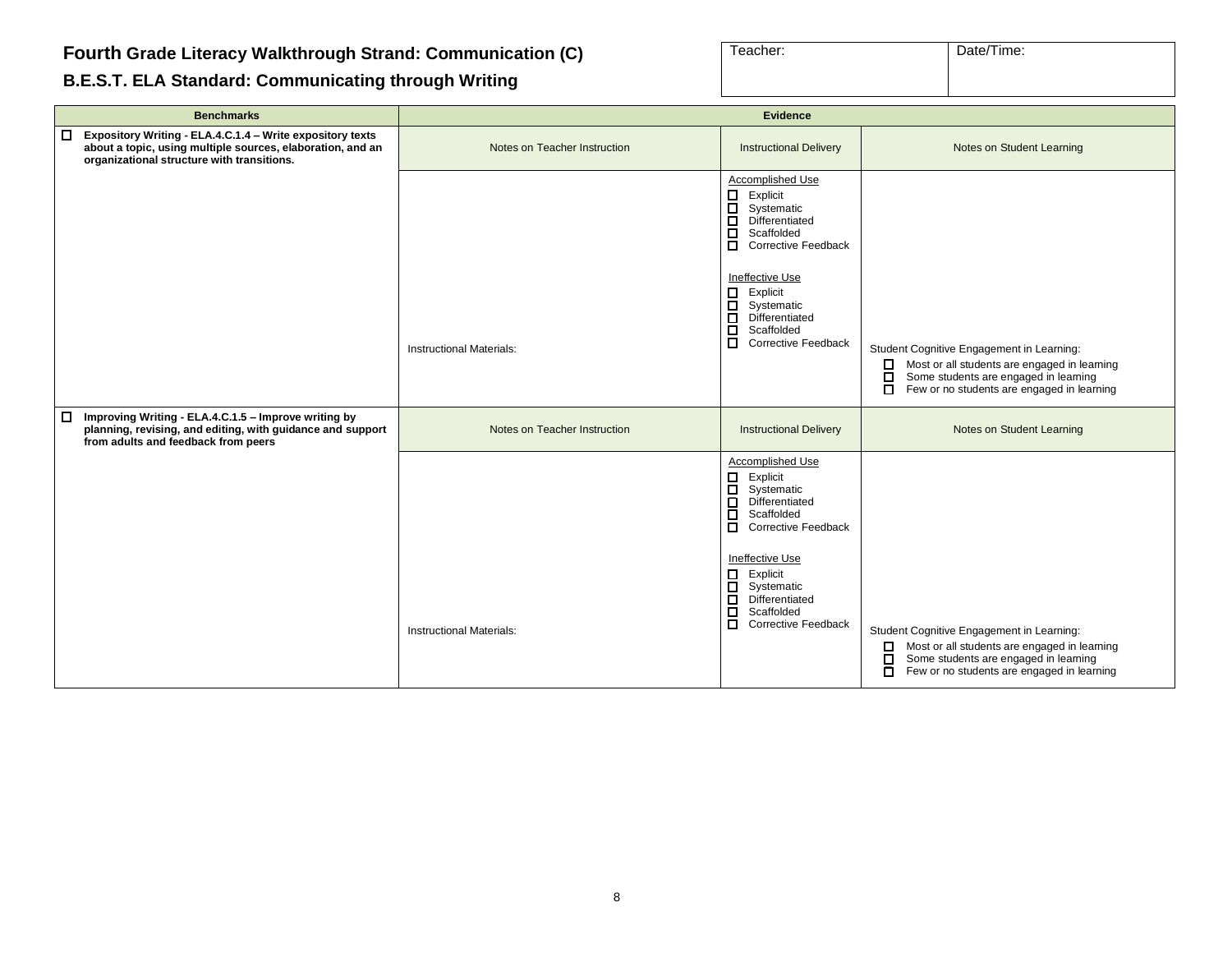| Teacher: | Date/Time: |
|----------|------------|
|          |            |
|          |            |

#### **B.E.S.T. ELA Standard: Communicating Orally**

| <b>Benchmarks</b>                                                                                                                                                  | <b>Evidence</b>              |                                                                                                                                                                                                                                                                                     |                                                                                                                                                                                                 |
|--------------------------------------------------------------------------------------------------------------------------------------------------------------------|------------------------------|-------------------------------------------------------------------------------------------------------------------------------------------------------------------------------------------------------------------------------------------------------------------------------------|-------------------------------------------------------------------------------------------------------------------------------------------------------------------------------------------------|
| □<br>Oral Presentation - ELA.4.C.2.1 - Present information<br>orally, in a logical sequence, using nonverbal cues,<br>appropriate volume, and clear pronunciation. | Notes on Teacher Instruction | <b>Instructional Delivery</b>                                                                                                                                                                                                                                                       | Notes on Student Learning                                                                                                                                                                       |
|                                                                                                                                                                    | Instructional Materials:     | <b>Accomplished Use</b><br>□<br>Explicit<br>□<br>Systematic<br>□<br>Differentiated<br>□<br>Scaffolded<br>□<br><b>Corrective Feedback</b><br><b>Ineffective Use</b><br>□<br>Explicit<br>□<br>Systematic<br>□<br>Differentiated<br>□<br>Scaffolded<br>□<br><b>Corrective Feedback</b> | Student Cognitive Engagement in Learning:<br>□<br>Most or all students are engaged in learning<br>口<br>Some students are engaged in learning<br>О<br>Few or no students are engaged in learning |

#### **B.E.S.T. ELA Standard: Conventions**

| <b>Benchmarks</b>                                                                                                                                                    | <b>Evidence</b>                 |                                                                                                                                                                                                                                                                                |                                                                                                                                                                                                      |
|----------------------------------------------------------------------------------------------------------------------------------------------------------------------|---------------------------------|--------------------------------------------------------------------------------------------------------------------------------------------------------------------------------------------------------------------------------------------------------------------------------|------------------------------------------------------------------------------------------------------------------------------------------------------------------------------------------------------|
| □<br>Following Conventions - ELA.4.C.3.1 - Follow the rules of<br>standard English grammar, punctuation, capitalization,<br>and spelling appropriate to grade level. | Notes on Teacher Instruction    | <b>Instructional Delivery</b>                                                                                                                                                                                                                                                  | Notes on Student Learning                                                                                                                                                                            |
|                                                                                                                                                                      | <b>Instructional Materials:</b> | Accomplished Use<br>$\Box$ Explicit<br>$\Box$<br>Systematic<br>Ω.<br>Differentiated<br>П<br>Scaffolded<br>Corrective Feedback<br>Ineffective Use<br>$\Box$ Explicit<br>$\Box$<br>Systematic<br>$\Box$<br>Differentiated<br>О<br>Scaffolded<br>П.<br><b>Corrective Feedback</b> | Student Cognitive Engagement in Learning:<br>$\Box$<br>Most or all students are engaged in learning<br>□<br>Some students are engaged in learning<br>□<br>Few or no students are engaged in learning |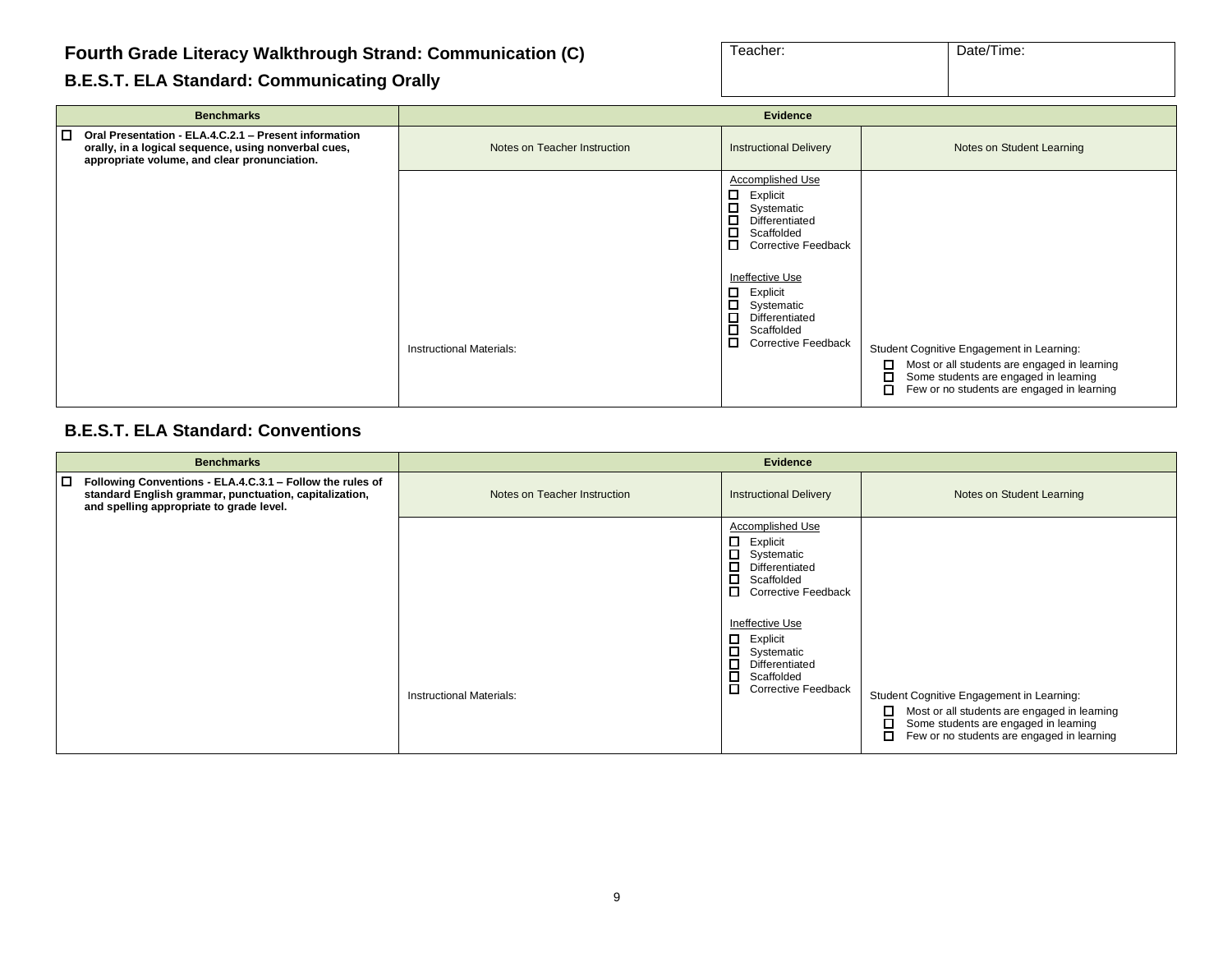#### **B.E.S.T. ELA Standard: Researching**

| Teacher: | Date/Time: |
|----------|------------|
|          |            |
|          |            |

|   | <b>Benchmarks</b>                                                                                                                                                    | <b>Evidence</b>                 |                                                                                                                                      |                                                                                                                                                                                                 |
|---|----------------------------------------------------------------------------------------------------------------------------------------------------------------------|---------------------------------|--------------------------------------------------------------------------------------------------------------------------------------|-------------------------------------------------------------------------------------------------------------------------------------------------------------------------------------------------|
| □ | Researching and Using Information - ELA.4.C.4.1 -<br>Conduct research to answer a question, organizing<br>information about the topic, using multiple valid sources. | Notes on Teacher Instruction    | <b>Instructional Delivery</b>                                                                                                        | Notes on Student Learning                                                                                                                                                                       |
|   |                                                                                                                                                                      |                                 | Accomplished Use<br>$\Box$ Explicit<br>Systematic<br>$\Box$ Differentiated<br>$\Box$ Scaffolded<br>Corrective Feedback               |                                                                                                                                                                                                 |
|   |                                                                                                                                                                      | <b>Instructional Materials:</b> | Ineffective Use<br>$\Box$ Explicit<br>Systematic<br>$\Box$ Differentiated<br>0<br>Scaffolded<br>$\Box$<br><b>Corrective Feedback</b> | Student Cognitive Engagement in Learning:<br>о<br>Most or all students are engaged in learning<br>□<br>Some students are engaged in learning<br>□<br>Few or no students are engaged in learning |

#### **B.E.S.T. ELA Standard: Creating and Collaborating**

| <b>Benchmarks</b>                                                                                                                                        | <b>Evidence</b>                 |                                                                                                                                                                                                                                                                   |                                                                                                                                                                                                 |
|----------------------------------------------------------------------------------------------------------------------------------------------------------|---------------------------------|-------------------------------------------------------------------------------------------------------------------------------------------------------------------------------------------------------------------------------------------------------------------|-------------------------------------------------------------------------------------------------------------------------------------------------------------------------------------------------|
| □<br>Multimedia - ELA.4.C.5.1 - Arrange multimedia elements to<br>create emphasis in oral or written tasks.                                              | Notes on Teacher Instruction    | <b>Instructional Delivery</b>                                                                                                                                                                                                                                     | Notes on Student Learning                                                                                                                                                                       |
|                                                                                                                                                          |                                 | Accomplished Use<br>□<br>Explicit<br>Д<br>Systematic<br>П<br>Differentiated<br>$\Box$<br>Scaffolded<br>□<br><b>Corrective Feedback</b>                                                                                                                            |                                                                                                                                                                                                 |
|                                                                                                                                                          | <b>Instructional Materials:</b> | Ineffective Use<br>□<br>Explicit<br>日日<br>Systematic<br>Differentiated<br>Scaffolded<br>□<br><b>Corrective Feedback</b>                                                                                                                                           | Student Cognitive Engagement in Learning:<br>Most or all students are engaged in learning<br>□<br>□<br>Some students are engaged in learning<br>□<br>Few or no students are engaged in learning |
| $\Box$<br>Technology in Communication - ELA.4.C.5.2 - Use digital<br>writing tools individually or collaboratively to plan, draft,<br>and revise writing | Notes on Teacher Instruction    | <b>Instructional Delivery</b>                                                                                                                                                                                                                                     | Notes on Student Learning                                                                                                                                                                       |
|                                                                                                                                                          | <b>Instructional Materials:</b> | Accomplished Use<br>Explicit<br>П<br>Systematic<br>$\Box$<br>Differentiated<br>$\Box$<br>Scaffolded<br>□<br><b>Corrective Feedback</b><br>Ineffective Use<br>88<br>8<br>Explicit<br>Systematic<br>Differentiated<br>目<br>Scaffolded<br><b>Corrective Feedback</b> | Student Cognitive Engagement in Learning:<br>Most or all students are engaged in learning<br>□<br>□<br>Some students are engaged in learning<br>◻<br>Few or no students are engaged in learning |